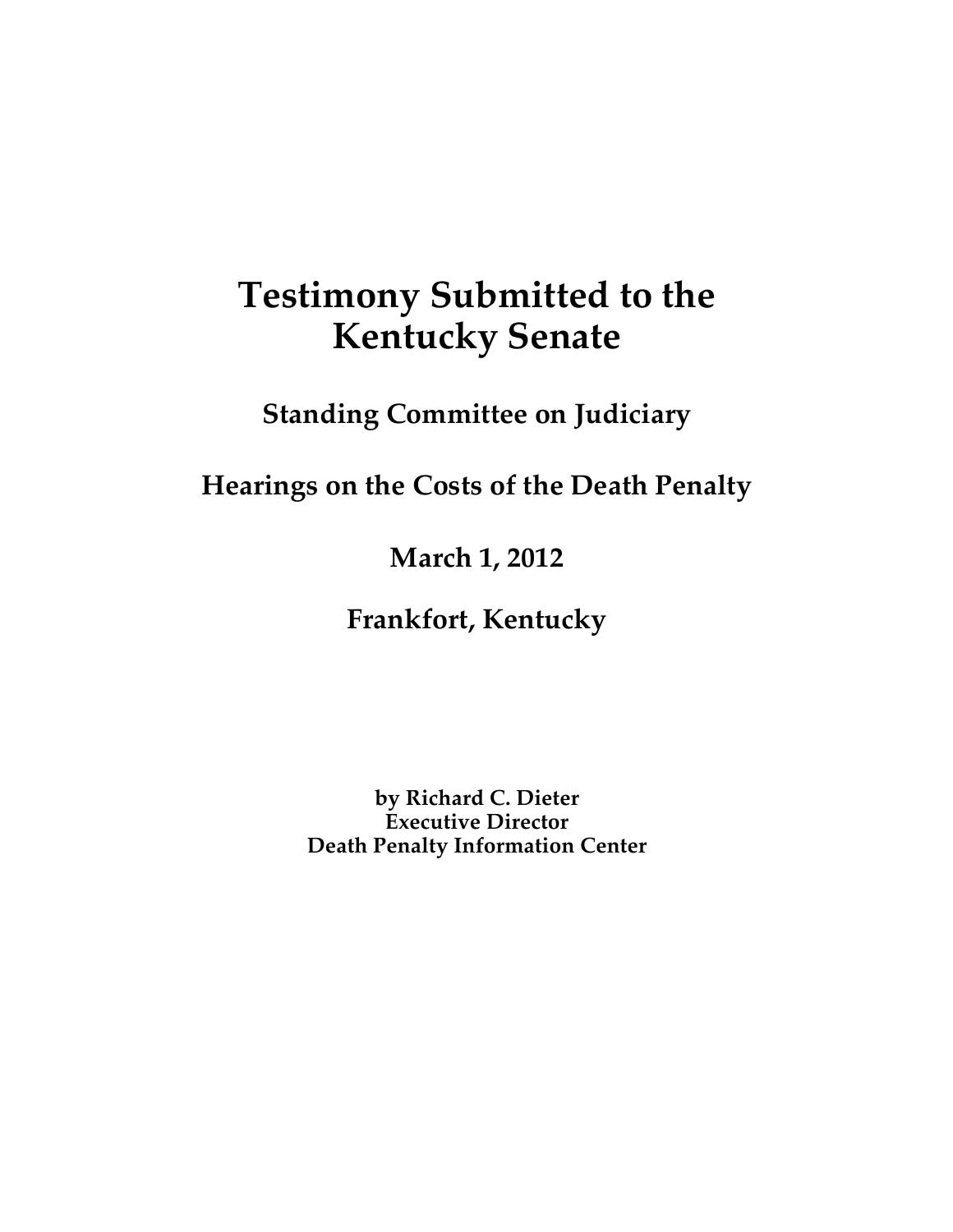## **INTRODUCTON**

Mr. Chairman, Members of the Committee: I want to thank Senator Jensen for the opportunity and Senator Neal for inviting me to submit this testimony to you regarding the costs of the death penalty in the United States.

My name is Richard Dieter. Since 1992, I have been the Executive Director of the Death Penalty Information Center<sup>1</sup> in Washington, DC. The Center is a non-profit organization that conducts research and publishes reports on issues related to capital punishment in the U.S. I am also an attorney and an adjunct professor at the Catholic University Law School in Washington.

The Center's role is not to advocate for particular legislation. We focus our research on developments in the death penalty, identifying problems and pointing to possible remedies. In my testimony, I hope to give you a national perspective on some of the dramatic changes occurring in capital punishment around the country, and explain why these changes affect the issue of costs. I would be happy to answer any questions that members may have at any time, either by correspondence or in person.

## **MEASURING THE COSTS OF THE DEATH PENALTY**

One of the most common misperceptions about the death penalty is the notion that the death penalty saves money because executed defendants no longer have to be cared for at the state's expense. If the costs of the death penalty were to be measured at the time of an execution, that might indeed be true. But as every prosecutor, defense attorney, and judge knows, the costs of a capital case begin long before the sentence is carried out. Experienced prosecutors and defense attorneys must be assigned and begin a long period of investigation and pre-trial hearings. Jury selection, the trial itself,

<sup>1 .</sup> Death Penalty Information Center, 1015 18<sup>th</sup> St. NW, Suite 704, Washington, DC 20036; ph: 202-289-2275; Web site: www.deathpenaltyinfo.org; email: <u>dpic@deathpenaltyinfo.org</u>.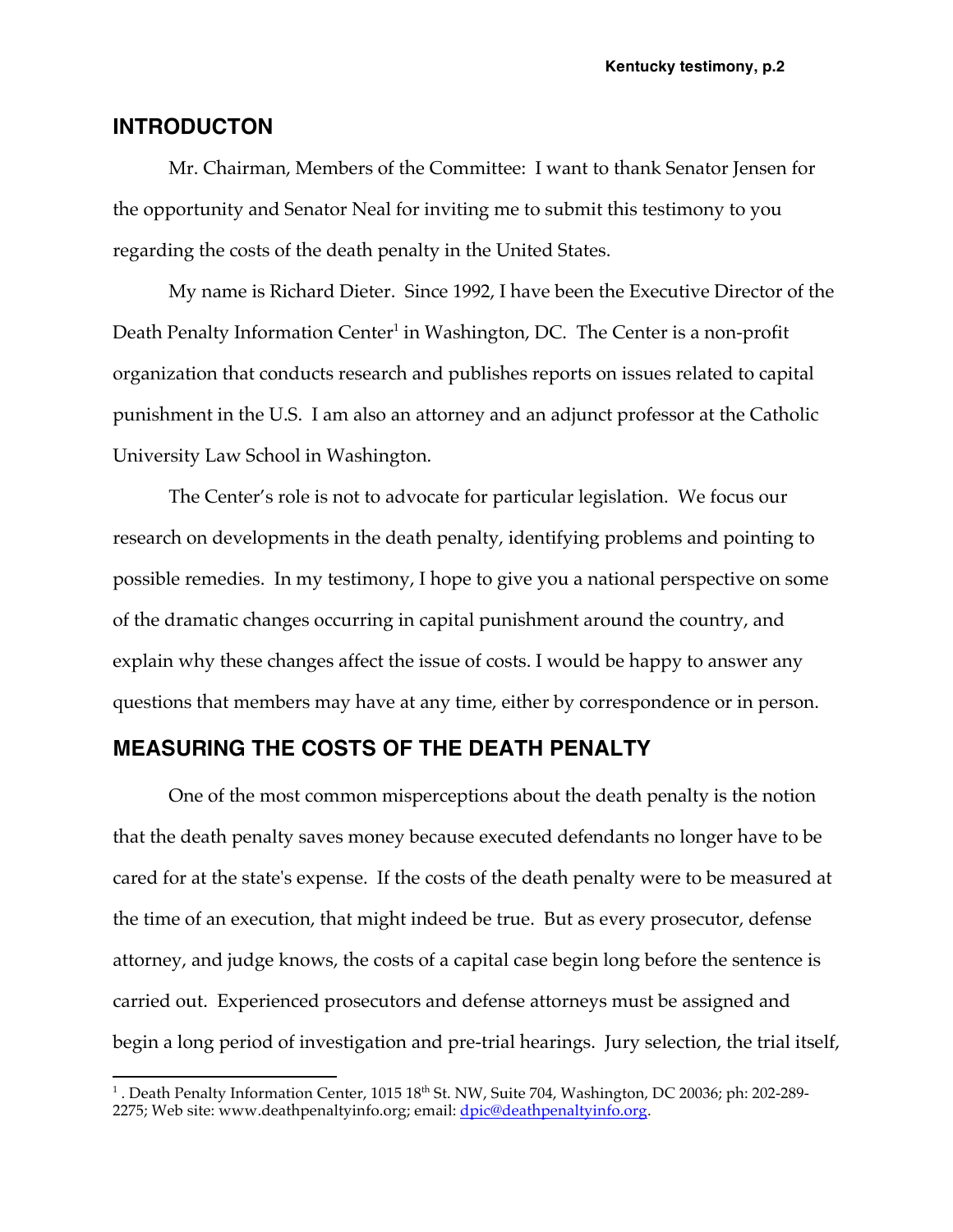and initial appeals will consume years of time and enormous amounts of money before an execution is on the horizon.

But even counting all of those steps would still miss the major contributor to the high cost of capital punishment. The death penalty is an exceedingly expensive part of the criminal justice system because it is necessarily very inefficient. I say "necessarily" because, as the U.S. Supreme Court has repeatedly said, "death is different."<sup>2</sup> This means that the ordinary system of due process is insufficient in capital cases. Virtually every step in the criminal justice process will take longer in a death penalty case and be more complicated. In terms of costs, it means that whatever expenses there are in an ordinary criminal case, they will be much higher in a capital case. More experienced lawyers will be needed, more experts will be employed, more questions will be asked of potential jurors, more time will be taken for the trial and appeals. And the end result will be that very few of the people selected for death penalty prosecution will ever be executed. And yet, the costs of every one of those potential cases must be counted in the costs of the death penalty.

The cost of our country's going to the moon cannot be restricted to the costs of a single rocket and lander. We have to include all the experimental flights, all the research, all the failures and partial successes that necessarily precede such a bold venture. The same is true for the death penalty. A typical state has hundreds of cases that are eligible for the death penalty. A formal capital prosecution will be undertaken in less than half of these cases; much fewer will go to trial; only some will be sentenced to death; and very, very few will survive appeals and result in an execution. Kentucky is a good example. According to the recent American Bar Association's Kentucky

 $2$ . See, e.g., Kennedy v. Louisiana, No. 07-343 (U.S. 2008) ("When the law punishes by death, it risks its own sudden descent into brutality, transgressing the constitutional commitment to decency and restraint.")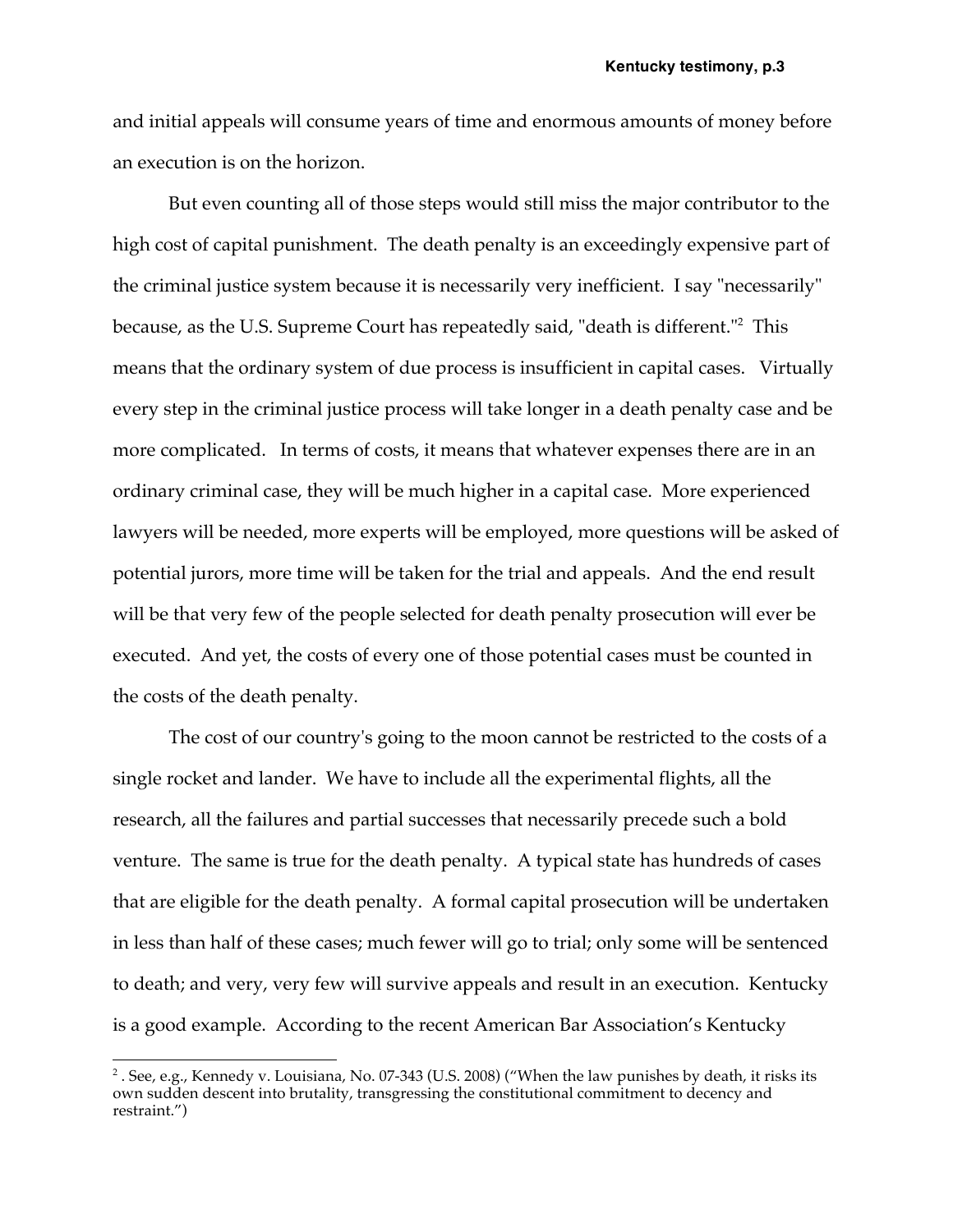Assessment Report, from 1976 to November 2011, there were 78 death sentences. Of those cases, 52 sentences (67%) were reversed. Three inmates were executed, including 2 who waived their appeals.<sup>3</sup> The extra costs of the death penalty were present in all 78 of those death sentences, and even in cases in which the death penalty was sought but a life sentence was given. Across the country, only about 15% of those who have been sentenced to death have been executed.<sup>4</sup>

## **How much does the death penalty cost?**

There is no national figure for the cost of the death penalty. Every state study is dependent on that state's laws, pay scales, and the extent to which it uses the death penalty. Studies have been conducted by research organizations, public defender offices, legislative committees, and the media. Researchers have employed different approaches, using different assumptions. However, *all of the studies conclude that the death penalty system is far more expensive than an alternative system in which the maximum sentence is life in prison.*

Some recent cost studies provide an example of how much the death penalty can

cost over the years that the policy is in existence:

- $\triangleright$  In Maryland, a comprehensive cost study by the Urban Institute in 2008 estimated the extra costs to taxpayers for death penalty cases prosecuted between 1978 and 1999 to be \$186 million.<sup>5</sup> Based on the 5 executions carried out in the state, this translates to a cost of \$37 million per execution.
- $\triangleright$  In 2008, the California Commission on the Fair Administration of Justice released an exhaustive report on the state's capital punishment system, concluding that it

<sup>&</sup>lt;sup>3</sup>. "Evaluating Fairness and Accuracy in State Death Penalty Systems: The Kentucky Death Penalty Assessment Report: An Analysis of Kentucky's Death Penalty Laws, Procedures, and Practices," American Bar Association (December 2011), at page xii.<br><sup>4</sup> . See, e.g., Bureau of Justice Statistics Annual Report on Capital Punishment, at

http://bjs.ojp.usdoj.gov/index.cfm?ty=pbdetail&iid=2236 (including data on 2010 and preliminary data on 2011).

<sup>&</sup>lt;sup>5</sup>. See J. McMenamin, "Death penalty costs Md. more than life term," Baltimore Sun, March 6, 2008. The study included projected future costs since many of the cases prosecuted during that time are still not complete and are incurring additional expenditures.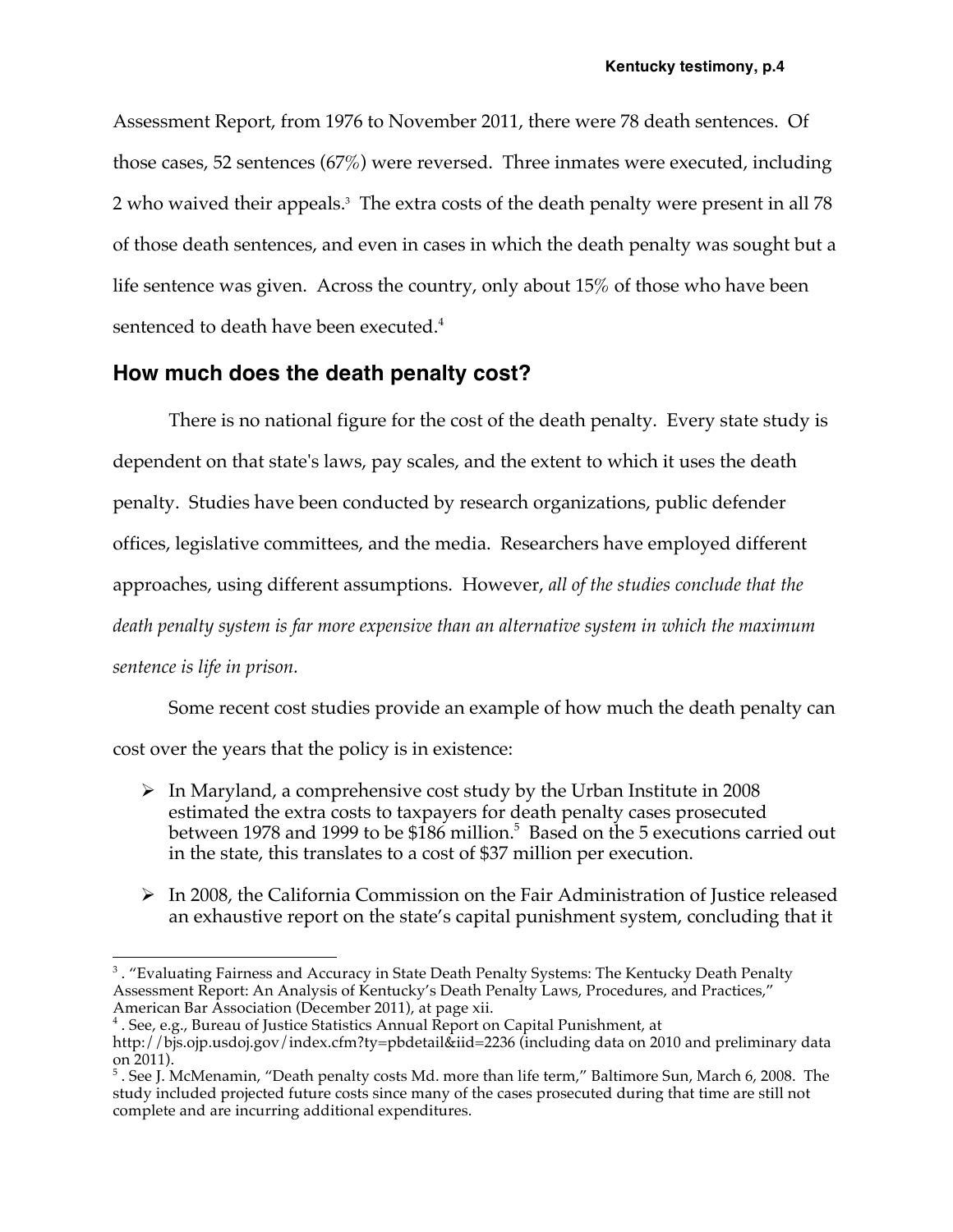was "dysfunctional" and "broken." The report found that the state was spending \$137 million per year on the death penalty. The Commission estimated a comparable system that sentenced the same inmates to a maximum punishment of life without parole would cost only \$11.5 million per year.<sup>6</sup> Since the number of executions in California has averaged less than one every two years since the death penalty was reinstated in 1977, the cost *for each execution* is over \$250 million. The state has also indicated it needs another \$400 million to construct a new death row.

 $\triangleright$  In New York and New Jersey, the high costs of capital punishment were one factor in those states' decisions to abandon the death penalty. New York spent about \$170 million over 9 years and had no executions.<sup>7</sup> New Jersey spent \$253 million over a 25-year period and also had no executions.<sup>8</sup> In such states the cost per execution obviously cannot be calculated, but even assuming they eventually reached one execution every other year, and continued the annual expenditures indicated in their studies, the cost per execution would be in the \$20-to-\$40 million range.

It is important to emphasize the high costs per execution do not mean that

executions themselves are expensive, or that pursuing one execution will cost tens of

millions of dollars. Rather, these costs reflect the reality that most capital prosecutions

never result in a death sentence, and most death sentences do not result in an execution.

# **Death Penalty Costs Are Increasing**

The costs of the death penalty when measured per execution are rising. In 1988,

the *Miami Herald* estimated that the costs of the death penalty in Florida were \$3.2

million per execution, based on the costs and rate of executions at that time.<sup>9</sup> But today

 $6$ . See California Commission on the Fair Administration of Justice, http://www.ccfaj.org/rr-dpofficial.html, June 30, 2008 [hereinafter *California Commission*]. See also Judge Arthur L. Alarcon & Paula M. Mitchell, "Executing the Will of the Voters?: A roadmap to mend or end the California legislature's multi-billion dollar death penalty debacle," 44 Loyola of Los Angeles Law Review S41, Special Issue (2011).

 $^7$  . See, e.g., D. Wise, "Capital Punishment Proves to Be Expensive," New York Law Journal, April 30, 2002, at p.1; see also "Costly Price of Capital Punishment—Case Shows Effort Expended Before the State takes a Life," Albany Times-Union, Sept. 22, 2003 (over \$160 million spent in 7 years); N.Y. Times, Feb. 28, 2005 (citing costs of \$170 million).

 $8$ . See Newsday, Nov. 21, 2005.

<sup>.</sup> D. Von Drehle, "Bottom Line: Life in Prison One-sixth as Expensive," Miami Herald, July 10, 1988, at 12A.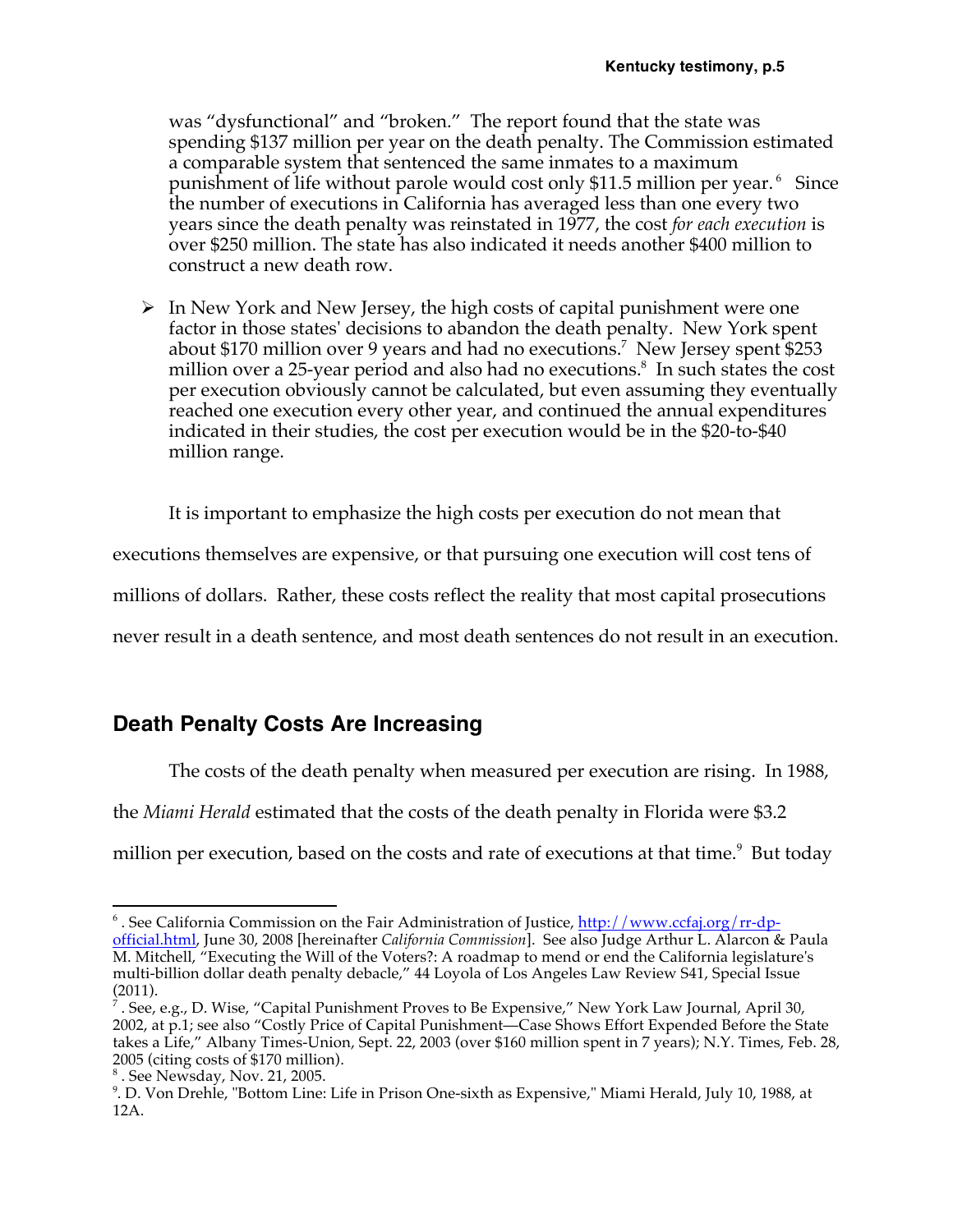there are more people on death row, fewer executions per year, and higher overall costs, all contributing to a significantly *higher cost per execution*. A recent estimate by the *Palm Beach Post* found a much higher cost per execution: Florida now spends \$51 million a year over what it would spend to punish all first-degree murderers with life in prison without parole. Based on the 44 executions Florida carried out from 1976 to 2000, that amounts to a cost of \$24 million for each execution, a significant rise from earlier projections.<sup>10</sup>

A similar increase appears in California. In 1988, the *Sacramento Bee* found that the death penalty cost California \$90 million annually beyond the ordinary expenses of the justice system, of which  $$78$  million was incurred at the trial level.<sup>11</sup> But the costs have increased sharply since then. As noted above, the costs now are estimated at \$137 million per year*.* 12

It is also revealing to examine the costs of specific features of the death penalty

system, as revealed through state and federal studies:

- ! In Maryland, the 106 cases in which a death sentence was sought but *not imposed* will cost the state \$71 million. This extra cost is solely due to the fact that the death penalty was pursued, even though the ultimate outcome was a life or longterm prison sentence.<sup>13</sup>
- ! The average cost for just the *defense* at trial in a federal death case is \$620,932, about 8 times that of a non-capital federal murder case.<sup>14</sup>
- ! In Kansas, the *trial costs* for death cases were about 16 times greater than for nondeath cases (\$508,000 for death case; \$32,000 for non-death case). The appeal costs for death cases were 21 times greater.<sup>15</sup>

<sup>&</sup>lt;sup>10</sup>. S. V. Date, "The High Price of Killing Killers," Palm Beach Post, Jan. 4, 2000, at 1A.

<sup>&</sup>lt;sup>11</sup> . S. Maganini, "Closing Death Row Would Save State \$90 Million a Year," Sacramento Bee, March 28, 1988, at 1.<br><sup>12</sup>. See note 6, above; see also Los Angeles Times, March 6, 2005 (California has now had 13 executions).

<sup>&</sup>lt;sup>13</sup>. J. McMenamin, see note 5 above.<br><sup>13</sup>. J. McMenamin, see note 5 above.<br><sup>14</sup> . Office of Defender Services of the Administrative Office of the U.S. Courts, "Update on Cost, Quality,

and Availability of Defense Representation in Federal Death Penalty Cases," June 2008; prepared by Jon Gould and Lisa Greenman.

<sup>&</sup>lt;sup>15</sup>. Performance Audit Report: Costs Incurred for Death Penalty Cases: A K-GOAL Audit of the Department of Corrections, Kansas (2003).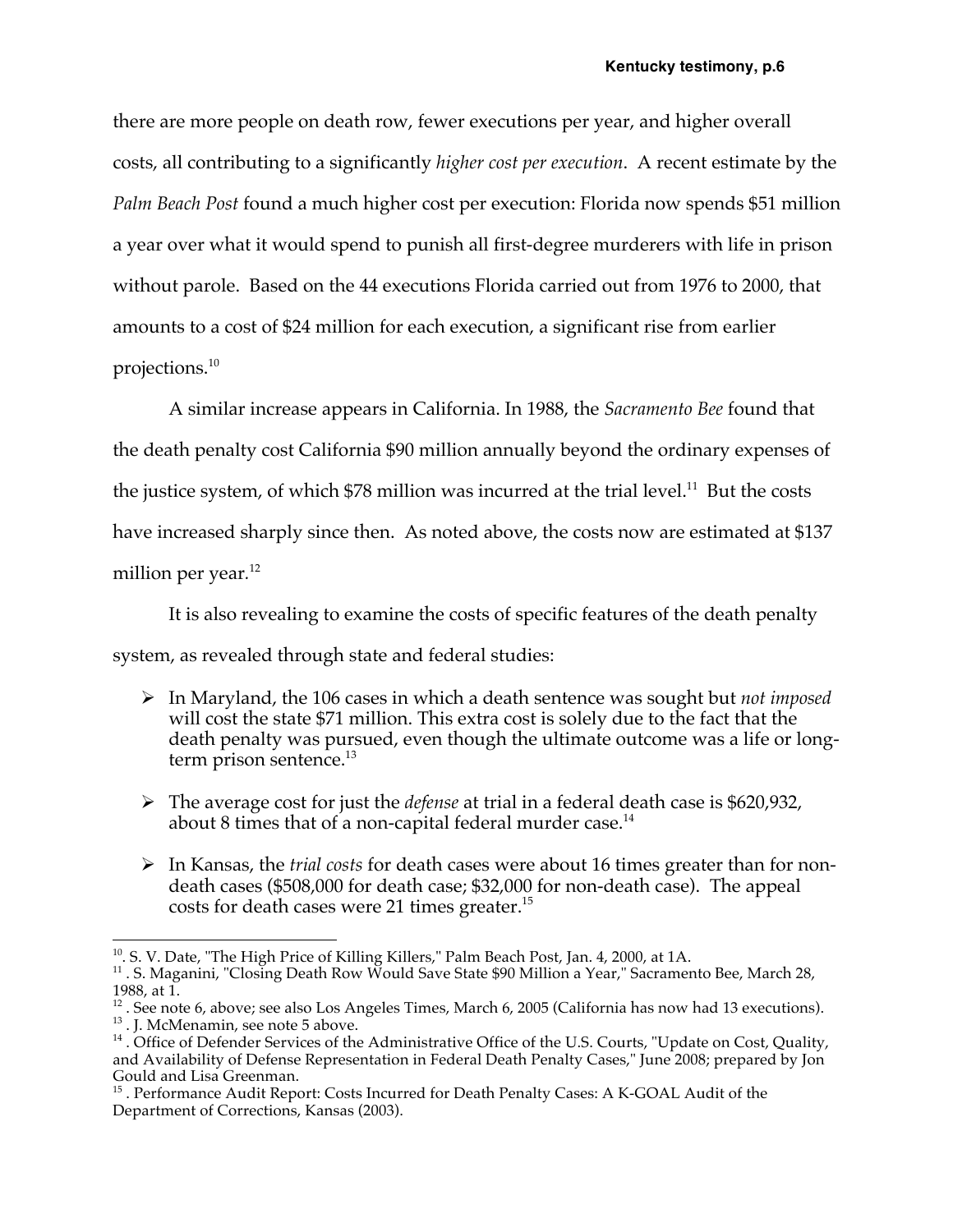! In California, the *cost of confining one inmate to death row* is \$90,000 per year more than the costs of incarcerating the same inmate in a maximum-security prison. Death row inmates require higher security, often in single cells, where meals and other essentials are brought to them daily. This is a very inefficient means of confinement. With California's current death row population of over 700, that amounts to at least \$63 million annually.<sup>16</sup>

## **Opportunity Costs**

Generally, offices involved in the prosecution or defense of criminal cases expand or contract according to the work that must be done. The extra time required by death penalty cases typically has caused the size and budgets of such offices to increase, but not every cost associated with the death penalty appears as a line item in the state budget. Prosecutors, who are not paid by the hour, have been reluctant to divulge the time and related expenses reflecting their part in capital cases. Judges and public defenders are usually salaried employees who will be paid the same amount whether assigned to death penalty cases or other work. But a study would be incomplete if it did not include the *extra time* that pursuing the death penalty takes compared to cases prosecuted without the death penalty in calculating costs.

If it takes 1,000 hours of state-salaried work to arrive at a death sentence and only 100 hours to have the same person sentenced to life without parole, the 900 hours difference is a state asset. If the death penalty is eliminated, the county or the state can decide whether to direct those employee-hours to other work that had been left undone, perhaps to pursue cold cases, or choose to keep fewer employees. There is a financial

 <sup>16</sup> . *California Commission*, see note 6 above, at 70.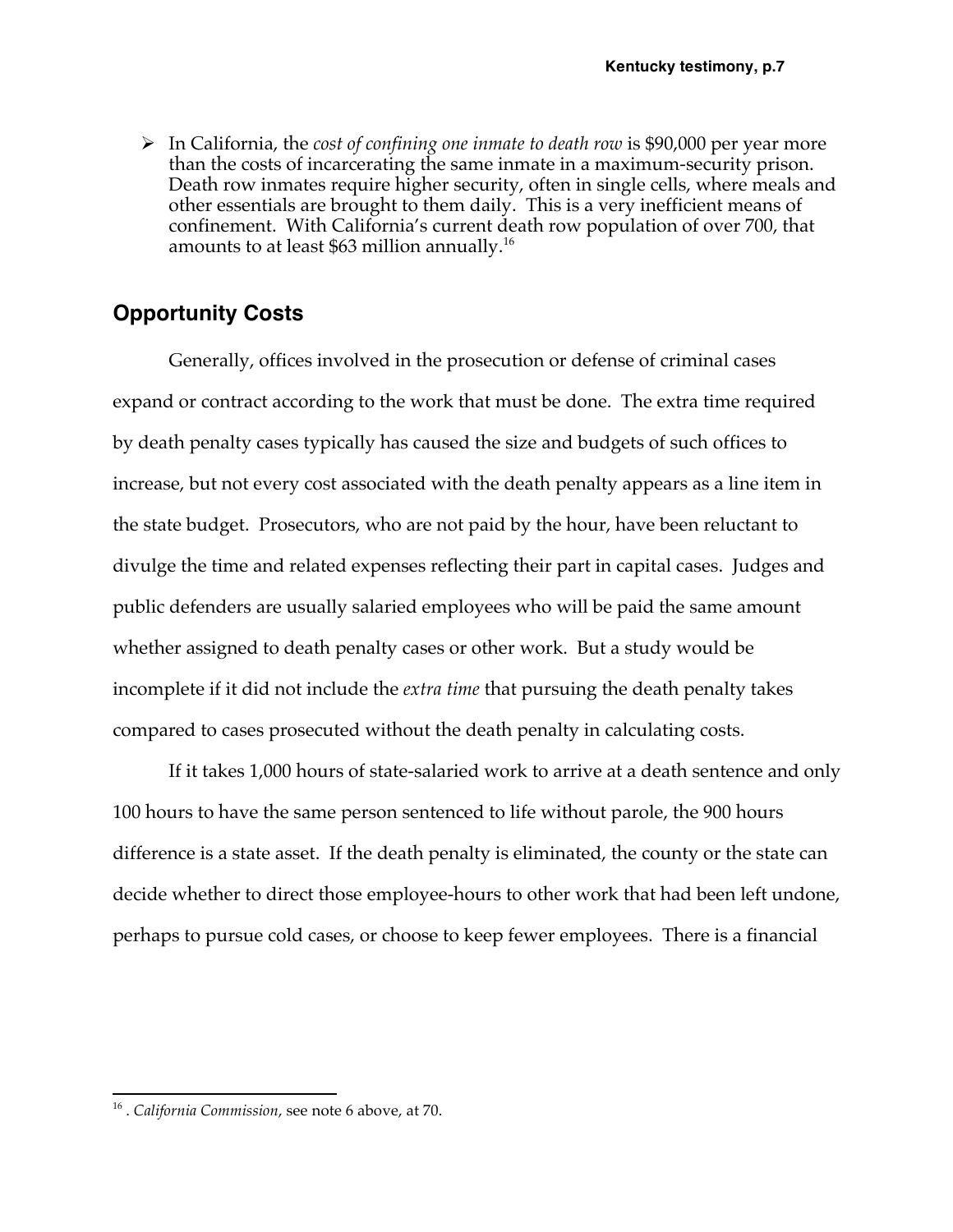dimension to all aspects of death penalty cases, and proper cost studies take these "opportunity costs" into account.<sup>17</sup>

## **The Effect of Plea Bargaining**

One asserted refutation that has been offered to the high cost of the death penalty is that the threat of this punishment produces financial savings because defendants are more likely to accept plea bargains, thus avoiding the cost of a trial.<sup>18</sup> However, whatever savings are produced through this ethically questionable practice are overwhelmed by the costs of preparing for a death penalty prosecution even if it never goes to trial.

Some of the most thorough cost analyses conducted over the past 15 years specifically address plea bargaining as an area that could affect the costs of the death penalty, including those in North Carolina,<sup>19</sup> Indiana,<sup>20</sup> Kansas,<sup>21</sup> and California,<sup>22</sup> though some considered it too speculative to measure. These studies nevertheless concluded that the death penalty added significantly to the costs of the criminal justice system.

The dubiousness of any savings from this practice is underscored by a federal death penalty cost study. The Judicial Conference of United States concluded that the average cost of representation in federal death penalty cases *that resulted in plea bargains*

<sup>&</sup>lt;sup>17</sup> . See, e.g., P. Cook, "The Costs of Processing Murder Cases in North Carolina," Duke University (May 1993). This is one of the most comprehensive cost studies conducted in the country. It included the costs of the extra time spent by prosecutors, judges, and other personnel on death penalty cases and concluded that the death penalty costs North Carolina \$2.16 million per execution over the costs of a non-death penalty system imposing a maximum sentence of imprisonment for life.

<sup>&</sup>lt;sup>18</sup> . See, e.g., K. Scheidegger, "The Death Penalty and Plea Bargaining to Life Sentences," Working paper 09-01, at 13, Criminal Justice Legal Foundation (Feb. 2009) ("repeal of the death penalty would likely result in fewer pleas to life or long sentences, requiring that prosecutors either take more cases to trial at a substantial financial cost or accept bargains to lesser sentences at a substantial cost to public safety."). <sup>19</sup>. See P. Cook, note 17 above.

<sup>&</sup>lt;sup>20</sup> . Indiana Criminal Law Study Commission, January 10, 2002.<br><sup>21</sup> . See note 15 above.<br><sup>22</sup> . See *California Commission*, note 6 above.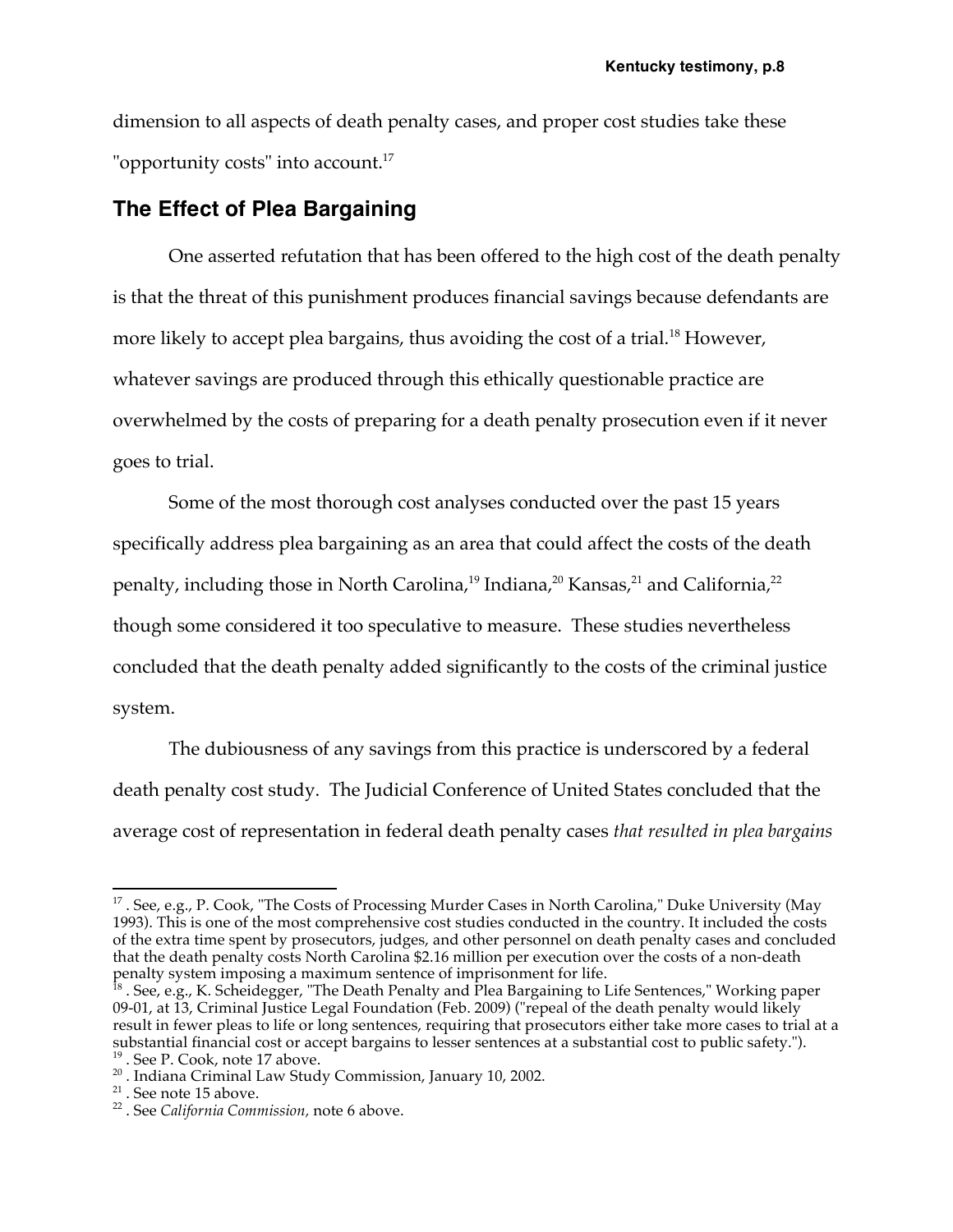was \$192,333. The average cost of representation in cases that were eligible for the death penalty but in which the death penalty was not sought was only \$55,772<sup>23</sup>. This indicates that *seeking* the death penalty raises costs, even when the case results in a plea bargain. It would be far cheaper to pursue murder cases if the death penalty were never on the table, even taking some non-capital cases to trial, than to threaten the use of the death penalty to induce a plea bargain because the legal costs of preparing for a death penalty case far exceed the costs of a non-death penalty trial.

Moreover, data from some states refute the notion that the death penalty increases the incentive to plea bargain. Prosecutors in New Jersey said that abolition of the death penalty there in 2007 has made no difference in their ability to secure guilty pleas.24 In Alaska, where plea bargaining was abolished in 1975, a study by the National Institute of Justice found that since the end of plea bargaining, "guilty pleas continued to flow in at nearly undiminished rates. Most defendants pled guilty even when the state offered them nothing in exchange for their cooperation."<sup>25</sup>

In addition, the practice of charging the death penalty for the purpose of obtaining plea bargains is an unethical and unconstitutional interference with a defendant's Sixth Amendment right to trial. It risks convicting innocent defendants who plead guilty solely to avoid the possibility of a death sentence—which has occurred on numerous occasions.<sup>26</sup>

 $23$ . See, "Federal Death Penalty Cases: Recommendations Concerning the Cost and Quality of Defense Representation," Judicial Conference of the United States (May 1998). The *prosecution* costs in death cases were 67% higher than the defense costs, even before including the investigative costs of law enforcement agencies.

<sup>24</sup> . R. Lardini, "A year later, state assesses justice without death penalty," *New Jersey Star Ledger,*  December 15, 2008.

<sup>25</sup> . R. Fine, "Plea Bargaining: An Unnecessary Evil," in *Criminal Justice?,* Robert Bidinotto, ed. Irving-on-Hudson: Foundation for Economic Education, 1996; cited in "Plea Bargaining: Economic Costs and Benefits," undergraduate paper for *The Economics of the Law*, Washington University in St. Louis, December 5, 1996; <u>www.dianahsieh.com/undergrad/pb.html</u>.<br><sup>26</sup> . See, e.g., P. Hammel, "Pardons granted to five in murder they didn't commit," Omaha World-Herald,

January 27, 2009. The defendants who were pardoned had confessed to the crime to escape the threat of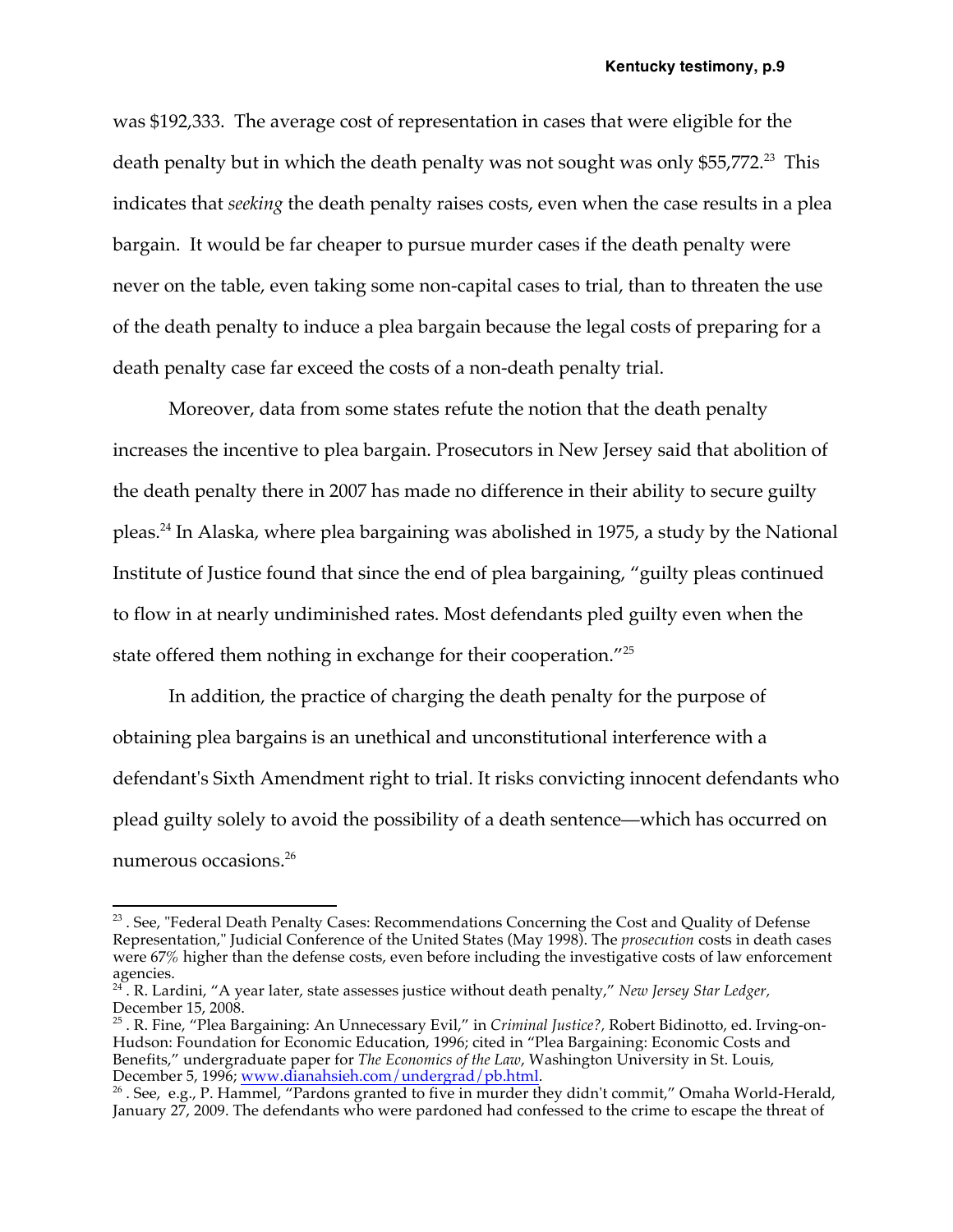#### **THE DECLINING USE OF THE DEATH PENALTY**

If anything, the death penalty is becoming a less efficient system as concerns about mistakes have increased. Twenty years ago, the use of the death penalty was expanding. Executions, the size of death row and public support for the death penalty were all on the rise in the early 1990s. New states were adopting the death penalty and the federal death penalty was greatly expanded. By the end of the 1990s, executions in the U.S. had climbed to almost 100 per year. The number of death sentences was near 300 per year, and many states were seeking ways to speed up the death penalty.

But beginning around the year 2000, there has been a clear and steady national trend away from the use of the death penalty. Death sentences have dropped by 75% since the mid-1990s, executions have declined 56%, and death row has decreased in size.<sup>27</sup> Public support has dropped from a high of  $80\%$  support in 1994 to 61% in the most recent Gallup Poll. <sup>28</sup> Moreover, when the public is given a choice between a sentence of life-without-parole for murder and the death penalty, the country is about evenly split. The sentence of life without parole is now available in virtually every state in the country. $29$ 

the death penalty. "We were all scared of it. They were all threatening us with it," said James Dean, one of the five who was exonerated. Ada Joann Taylor, another defendant, said, "They told me they wanted to make me the first female on death row."  $Id$ .

<sup>&</sup>lt;sup>27</sup>. See, e.g., Bureau of Justice Statistics Annual Report on Capital Punishment, at

http://bjs.ojp.usdoj.gov/index.cfm?ty=pbdetail&iid=2236 (including data on 2010 and preliminary data on 2011).

<sup>&</sup>lt;sup>28</sup> . See Gallup Poll, http://www.gallup.com/poll/1606/Death-Penalty.aspx (October 2011). See also, Lake Research Partners Poll released by DPIC, Nov. 16, 2010, showing majority support for alternatives to the death penalty. http://www.deathpenaltyinfo.org/pollresults.<sup>29</sup>. Only Alaska does not use a sentence of life without parole.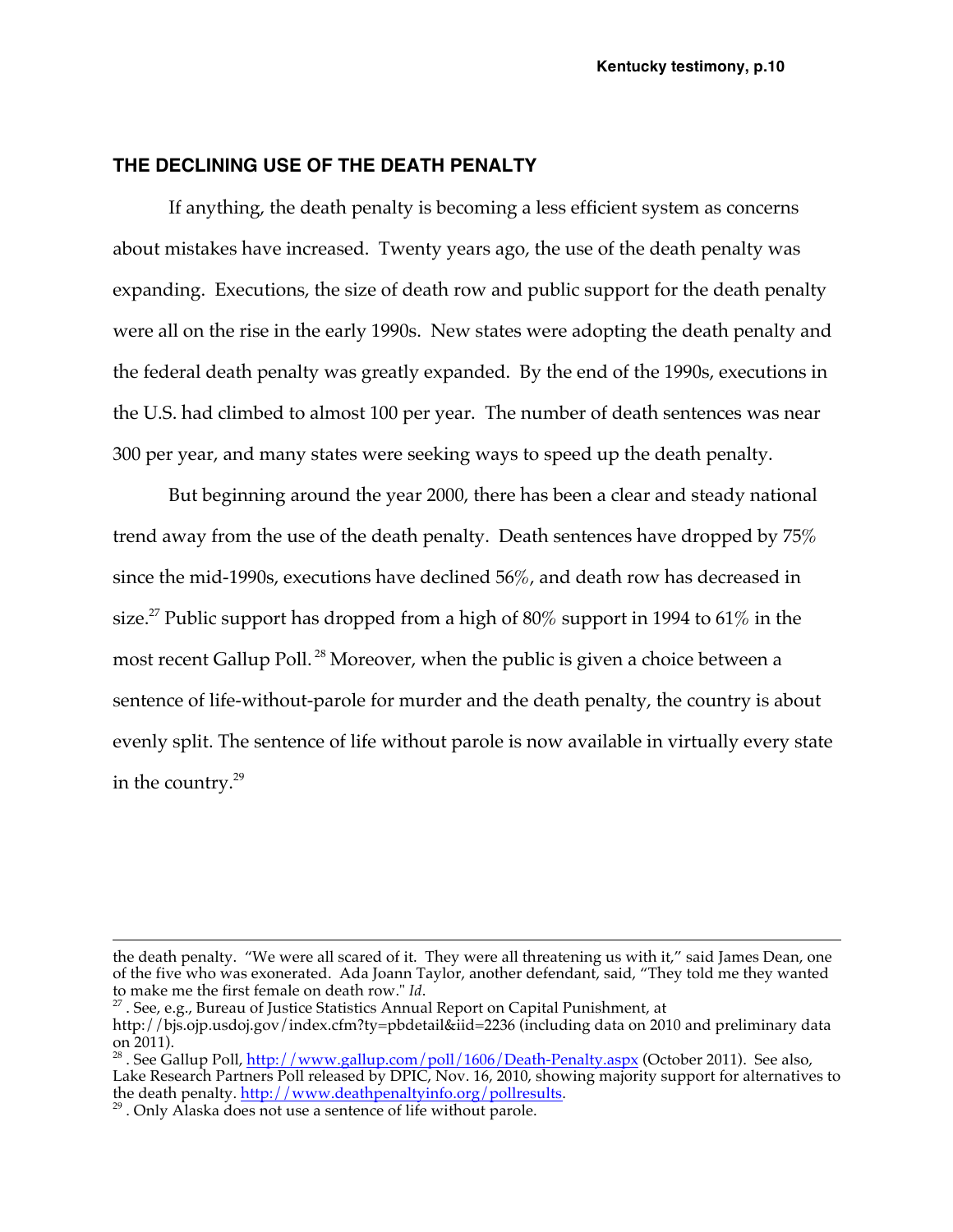Every region of the country has seen a decline in the annual number of death sentences between the 1990s and the current decade.<sup>30</sup> Almost all of the states with the death penalty have averaged less than one execution per year over the past 30 years.

The executions that have been carried out have predominantly been restricted to just one area of the country–the south. In 2011, there were 43 executions—74% were in the south, and over half of those were in just two states—Texas and Alabama. Most states with the death penalty had no executions in 2011 and no executions in 2010.

Courts, too, have applied far greater scrutiny to capital punishment than in the past. The U.S. Supreme Court has restricted the use of the death penalty and placed more demands on states to oversee this process carefully through a series of decisions. It barred the use of the death penalty for defendants with mental retardation, for those who committed their crime before the age of 18, and for all crimes against an individual except murder. Moreover, a series of decisions has required better representation by defense attorneys in capital cases.<sup>31</sup>

Recently, four states have taken conclusive action in response to the evidence that the death penalty system is broken. New York, New Jersey, New Mexico, and most recently Illinois have abolished the death penalty completely. (New York and New Jersey took action in 2007. New Mexico abolished the death penalty in 2009 and Illinois in 2011.) Other states have come very close to the same action: the Connecticut legislature voted to abolish the death penalty, though the measure was vetoed by the governor. In Colorado and Montana, one of the two houses voted to abolish the death penalty. In Maryland, legislation to abolish the death penalty has come very close to

<sup>&</sup>lt;sup>30</sup>. See Death Penalty Information Center, "Sentencing," at http://www.deathpenaltyinfo.org/deathpenalty-sentences-have-dropped-considerably-current-decade. <sup>31</sup> . See, e.g., *Atkins v. Virginia* (2002) (excluding the mentally retarded), *Roper v. Simmons* (2005) (excluding

juvenile offenders), *Kennedy v. Louisiana* (2008) (excluding crimes against a person where no death resulted), and *Wiggins v. Smith* (2003) (requiring more thorough mitigation investigations).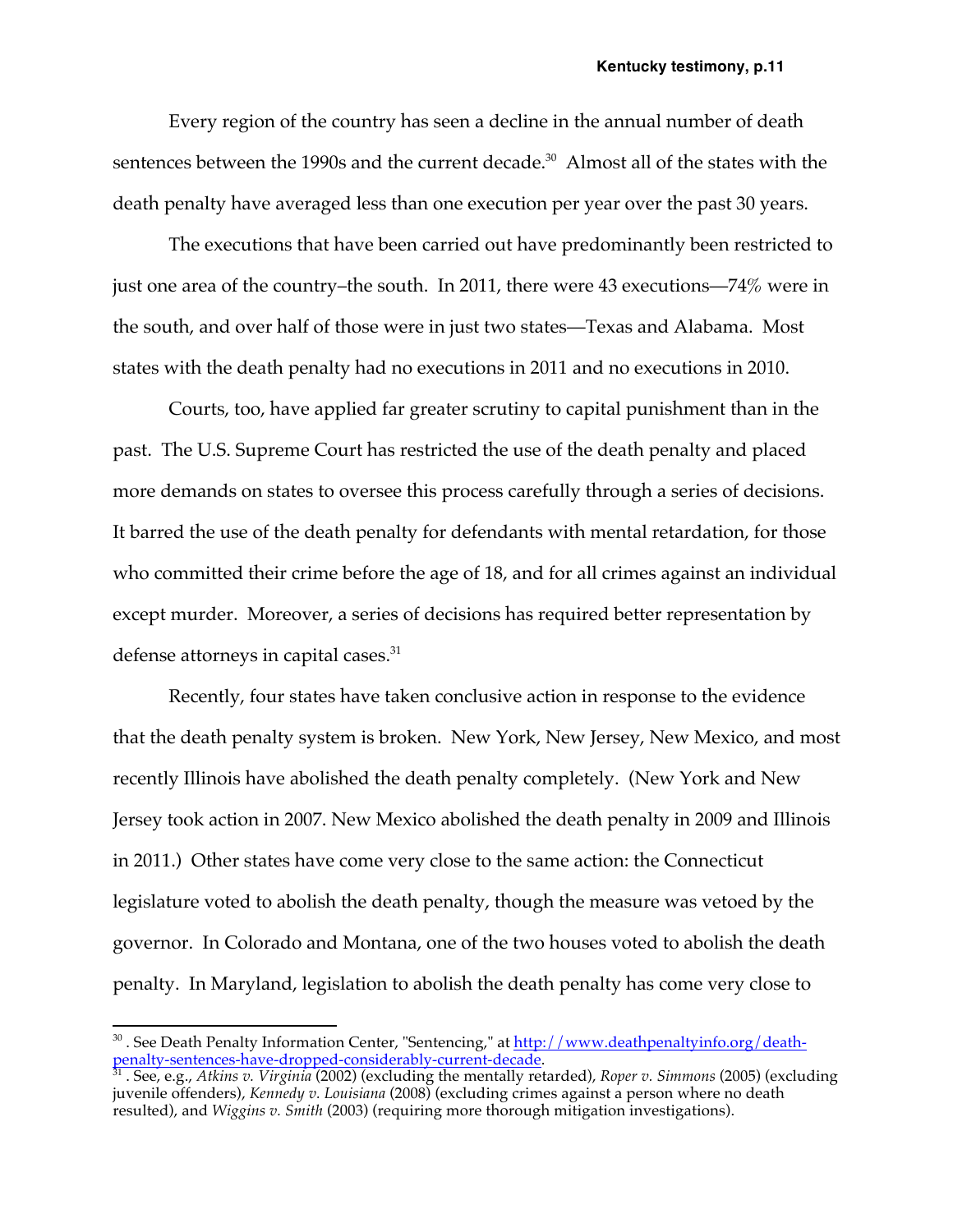passage and the people re-elected their governor who has made this legislation a priority of his administration. Other states such as California, New Hampshire, North Carolina, Maryland and Tennessee instituted studies of their death penalty process.

A number of reasons have been put forward for the decline in the use of the death penalty. Probably the most compelling reason for this turnaround has been the emergence of the innocence issue, strengthened by the advent of DNA testing.<sup>32</sup> The images of death row inmates walking out of prison greeted by their attorneys and the journalism students who helped free them have had a profound impact on the use of the death penalty. Other factors have also contributed, including the availability of lifewithout-parole sentences, and a sense that the death penalty is being applied in an arbitrary and unfair manner.

### **THE INNOCENCE ISSUE**

The decline in the use of the death penalty has correlated directly with the rise in importance of the innocence issue. The American people now know that the problem of innocence is a lot more serious than was previously thought. Since 1973, 140 people who were sentenced to death in 26 states have been freed after their convictions were reversed. On average, it took about 9.5 years between the defendant's sentencing and his or her exoneration.

In the vast majority of these cases, the defendants were acquitted of all charges at a retrial or the prosecution decided to drop all charges.<sup>33</sup> In the few remaining cases, a governor granted a complete pardon based on innocence. For every 9 people who have

 <sup>32</sup> . See Frank Baumgartner et al., *The Decline of the Death Penalty and the Discovery of Innocence* (2008)  $\frac{1}{33}$  Cambridge Press).

<sup>33</sup> . See R. Dieter, *Innocence and the Crisis in the American Death Penalty,* Death Penalty Information Center (2004), listing the first 116 cases and discussing the problem generally. See also DPIC's Web site http://www.deathpenaltyinfo.org under "Innocence" for a complete list of all cases and the criteria for inclusion on the list.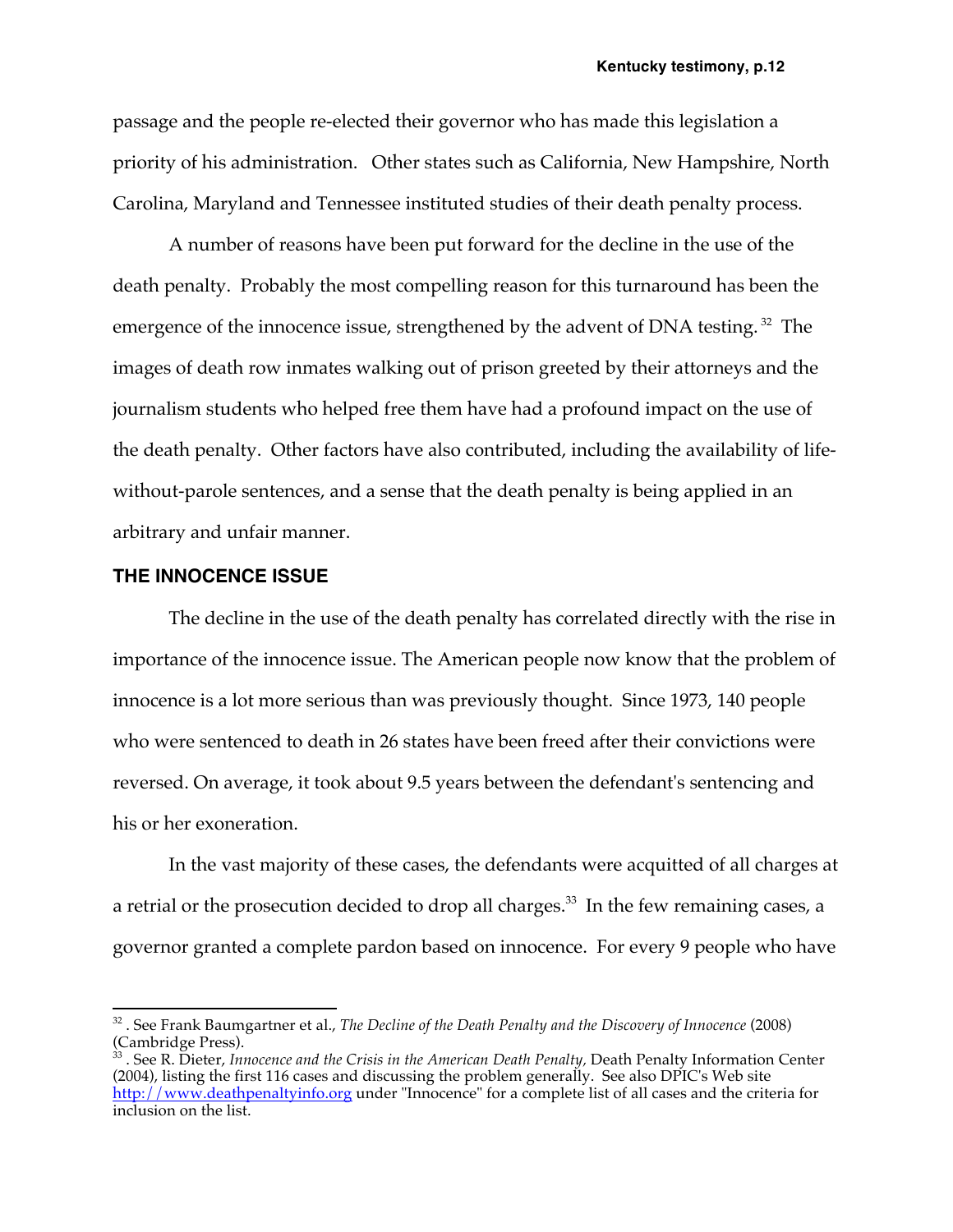been executed since 1973, there has been one person slated for execution who was innocent and fortunately freed from death row. That represents a substantial risk when human lives are at stake.

This problem of innocence has not been restricted to the earlier years of the death penalty. Most of the 140 people who have been freed were exonerated since 1995. Four people were exonerated in 2008 and nine in 2009.

The reversals in these 140 cases do not prove that the system works. Many of the cases indicate just the opposite. The 17 cases where people were freed as the result of post-conviction DNA testing are a stark reminder of the fallibility of our justice system. DNA testing evolved as a tool of science. If this technology had emerged ten years later, many of those 17 people may have been executed. It is important to note that the typical DNA case resulted not only from a unanimous jury conviction and a unanimous vote for a death sentence, but was also affirmed at numerous levels of appeal.

Many of the other exonerations occurred because of fortuitous circumstances outside of the normal justice system. In some instances, journalism students were able to uncover glaring flaws in the original evidence, and were even able to locate the actual murderer. The media played an important role in many of the cases, and in others, volunteer lawyers from major law firms revisited the evidence and trial records. They donated thousands of free hours resulting in the freeing of death row inmates. But that kind of attention, and the millions of dollars for appeals that accompany it, is only applied to a few cases. Many people have been executed where there was considerable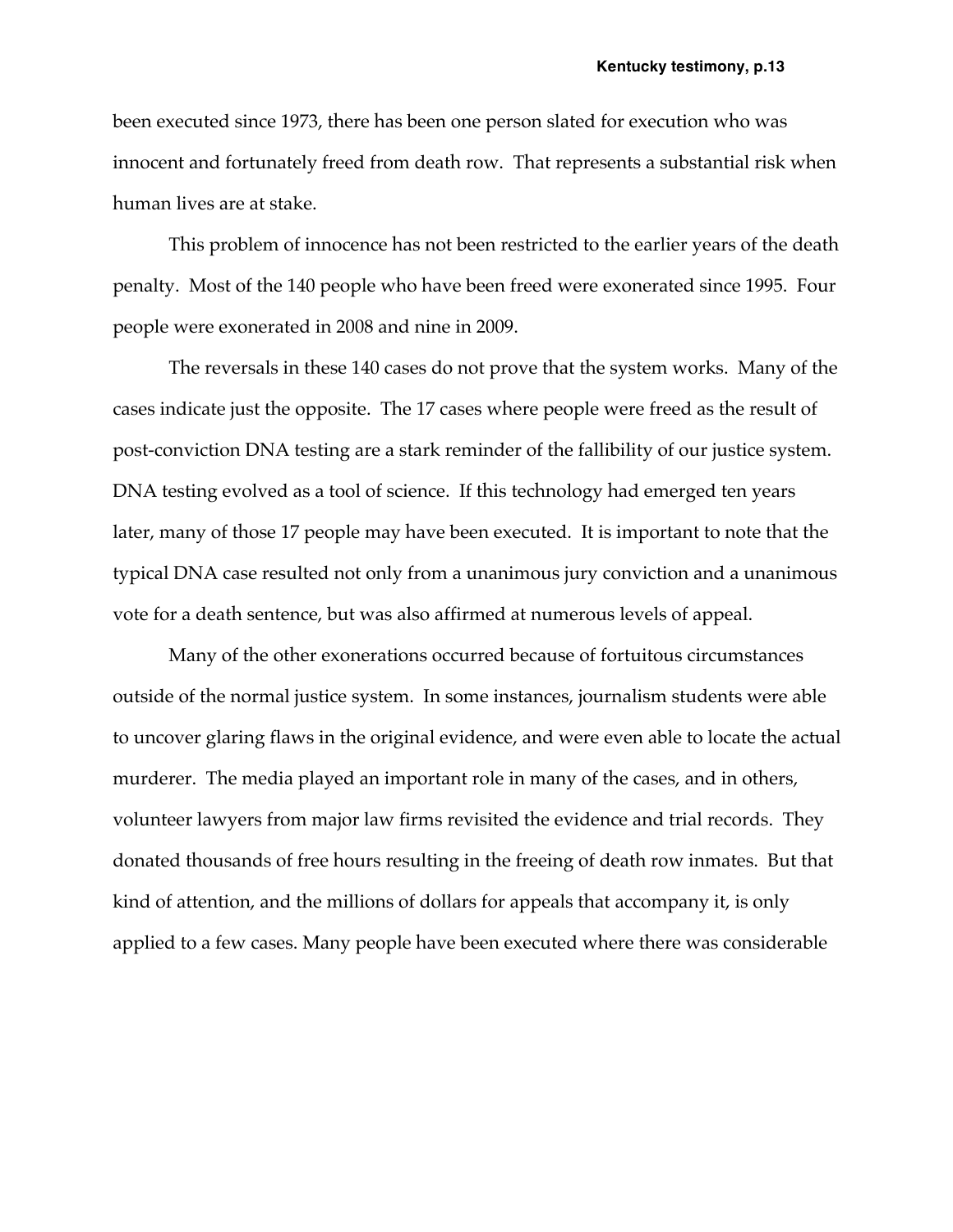evidence that they may have been innocent, but there was neither the time nor the resources to thoroughly examine their cases.<sup>34</sup>

#### **CAPITAL CASES ARE TIME CONSUMING**

In addition to contributing to the declining use of the death penalty, the innocence issue has also affected the pace of capital cases and increased their costs. Much of the delay in carrying out the death penalty is a healthy caution resulting from the near executions of innocent people. It is also the result of years of a very broad use of capital punishment, which created large death rows and a backlog of cases in the appellate courts.

For executions carried out in 2010, the average time between sentencing and execution was 15 years, the longest time for any year since the death penalty was reinstated in 1976. <sup>35</sup> Even in Texas, the time between sentencing and execution is ten years. In some states, inmates are on death row for 20 or even 30 years awaiting execution. About 275 inmates have been on death row for 24 years or more.<sup>36</sup>

This extensive delay results in the imposition of two sentences on the defendant: a life sentence in highly restricted confinement, *and* a death sentence. Of the capital cases that have been concluded, only about one-quarter of those sentenced to death were executed.<sup>37</sup> Three-quarters of the defendants were permanently removed from death row for other reasons.

Such a system is enormously expensive for the state and a source of frustration for many. Death penalty cases are very costly to prosecute and defend compared to

<sup>&</sup>lt;sup>34</sup> . See, e.g., T. Ganey, "Was the Wrong Man Executed, "St. Louis Post-Dispatch, July 11, 2005, regarding the case of Larry Griffin who was executed in 1995 in Missouri. For a list of other such cases, see DPIC http://www.deathpenaltyinfo.org/article.php?&did=2238.<br><sup>35</sup>. See Bureau of Justice Statistics, note 27 above.

<sup>&</sup>lt;sup>36</sup>. See Bureau of Justice Statistics, Capital Punishment, 2005 (2006), appendix Table 3.<br><sup>37</sup>. See Bureau of Justice Statistics, note 27 above.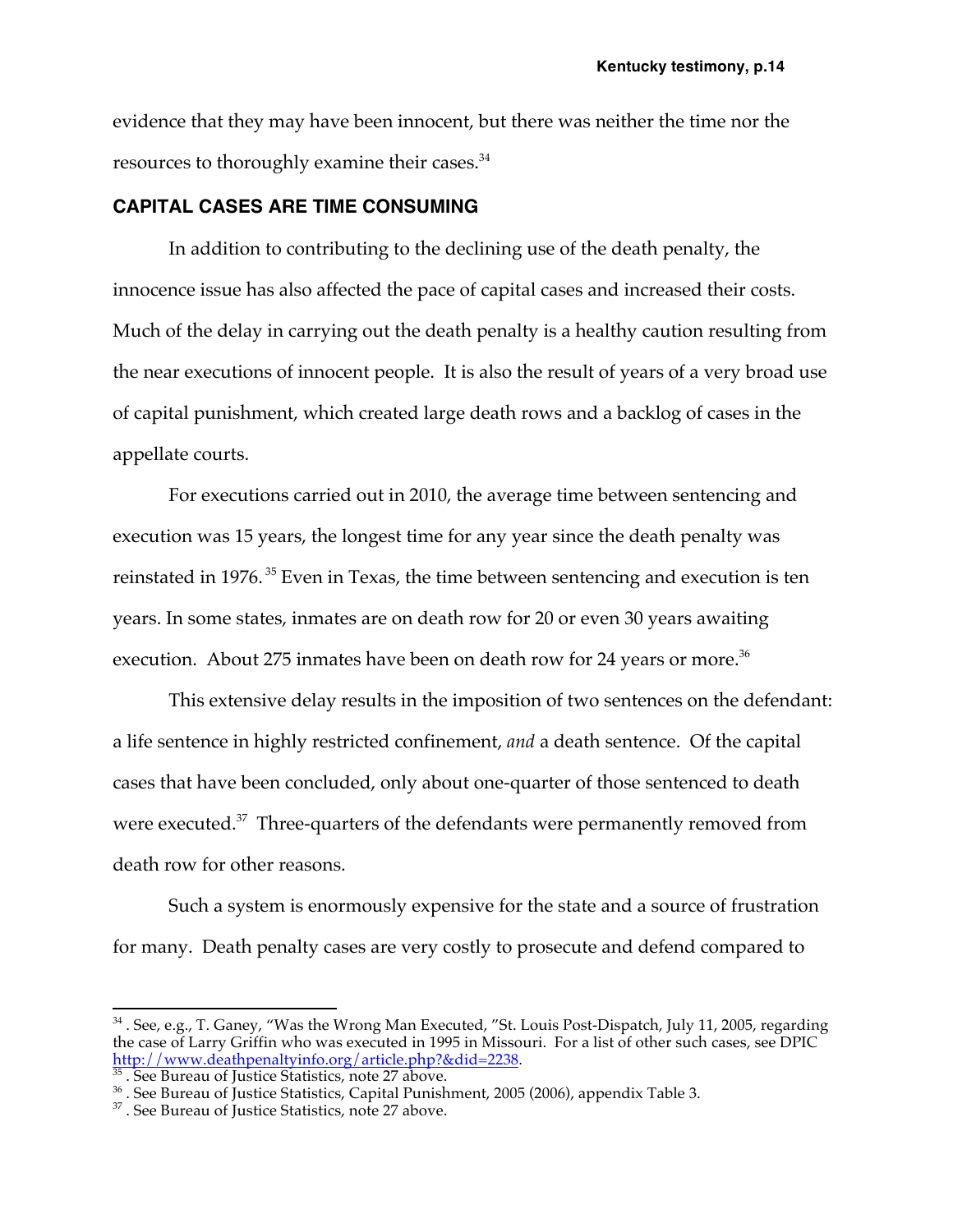similar cases without the death penalty. When a death sentence is handed down, there will be years of expensive appeals and a form of incarceration that is much more expensive than the costs in general population. And at the end of the process, most defendants will end up with a life sentence anyhow—though one achieved through the most expensive process in the criminal justice system—the death penalty.<sup>38</sup> Those left with a death sentence will probably not be the worst offenders, but rather an unfortunate few determined by arbitrary factors. Even for many supporters of capital punishment, this system makes little sense.

It has also created skepticism among the public regarding the value of such a nebulous form of justice. Indeed, some family members have remarked that, given the extensive time, the unpredictability of the outcome, and the painful re-living of the tragedy that inevitably accompanies this process, it would have been better if a life sentence had been imposed in the first place.<sup>39</sup>

### **RELATIONSHIP BETWEEN COSTS AND INNOCENCE**

The death penalty on the cheap is really no bargain. There is no abstract dollar figure for the cost of the death penalty--it ultimately depends on the quality of the system a state demands. In Illinois, a blue-ribbon commission recommended 85 changes to make the death penalty more reliable; those changes were essential to a fair

<sup>&</sup>lt;sup>38</sup>. A study at Columbia University Law School demonstrated how few capital cases actually result in an execution: the study found that 68% of death penalty sentences or convictions are overturned on appeal. The serious errors that were discovered required at least the sentencing phase to be done over. When these death penalty cases were re-tried, approximately 82% resulted in a life sentence. Thus, the typical death penalty case has all the expenses of its early stages and appeal; it is then overturned, and a life sentence is imposed, resulting in all the costs of a lifetime of incarceration. James S. Liebman, "A Broken System: Error Rates in Capital Cases," (Columbia Univ. June, 2000) (executive summary).<br><sup>39</sup>. James O'Brien's daughter Deidre was murdered in 1982, and the capital trials and appeals for the man

convicted of the crime lasted many years. O'Brien stated, "I've lived through the state's process of trying to kill [a murderer], and I can say without hesitation that it is not worth the anguish that it puts survivors through…." Because of the "horrendous toll" the process took on his family and the little closure it gave them, O'Brien, a resident of St. Michael's, Maryland, called for abolition of the death penalty. Regarding closure for the family, he said, "the death penalty forces that closure further away than any other punishment on the books." J. O'Brien, "Death Penalty Punishes Victims' Families, Too," The Daily Record, Nov. 25, 2007.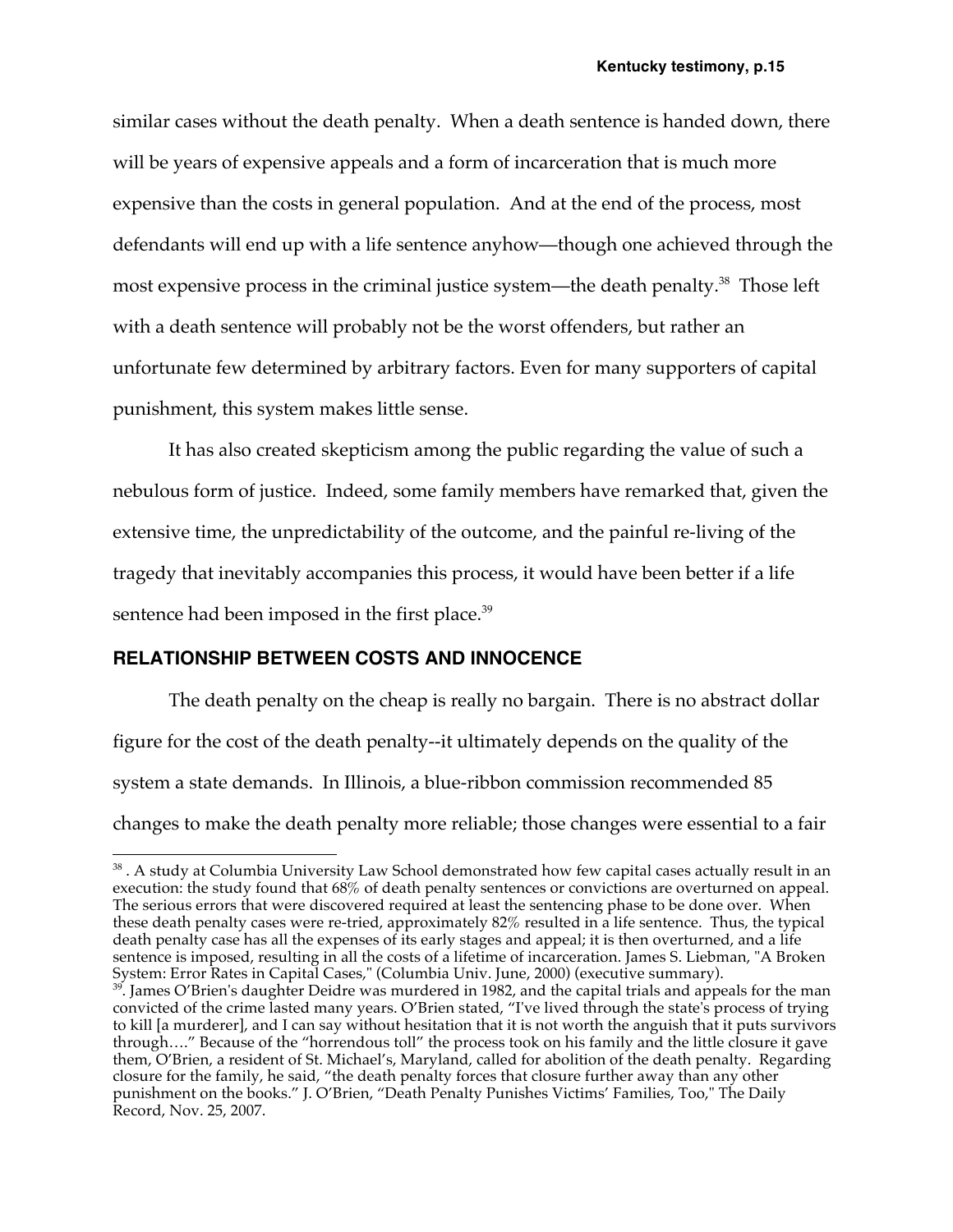and reliable system, but many would also be expensive. $40$  Ultimately, the state elected to abolish the death penalty completely.

There is little dispute that the death penalty is expensive. Sentencing someone to life in prison is also very expensive. But death penalty costs are accrued up-front, especially at trial and for the early appeals, while life-in-prison costs are spread out over many decades. A million dollars spent today is a lot more costly to the state than a million dollars that can be paid gradually over 40 years.

Theoretically, Kentucky might fashion a more efficient death penalty system. Texas, for example, has executed about 45% of the people it has sentenced to death. Even at that rate, it has been estimated that the **extra** costs of the death penalty in Texas are about \$2.3 million per case.<sup>41</sup> And Texas's "efficient" death penalty system has also been accompanied by a record of sleeping lawyers, prosecutorial misconduct, and sharp reprimands from the U.S. Supreme Court.<sup>42</sup>

The increasing costs of the death penalty can have a direct and negative impact on the administration of justice:

- $\triangleright$  In New Mexico, the state Supreme Court held that more resources had to be made available for indigent defendants facing capital punishment. The legislature declined and adjourned for the year. A trial judge then ruled that the state could not pursue the death penalty in a prosecution and the attorney general's office concurred, thus halting the capital prosecution.43 The death penalty was then abolished in 2009.
- $\triangleright$  In Georgia, the death penalty prosecution in one death penalty case (Brian Nichols) cost the state over \$2 million and resulted in a jury verdict for life. There was no question of Nichols' guilt, but seeking the death penalty has proven enormously expensive. The case has resulted in a crisis in indigent funding across the state. The head of the death penalty unit of the public

<sup>&</sup>lt;sub>40</sub><br>40 . Report of the Governor's Commission on Capital Punishment (Illinois, released April 15, 2002).<br><sup>41</sup>. C. Hoppe, "Executions Cost Texas Millions," Dallas Morning News, March 8, 1992, at 1A.

<sup>&</sup>lt;sup>42</sup> . See, e.g., Miller-El v. Dretke, 125 S. Ct. 2317 (2005) (race bias in jury selection).<br><sup>43</sup> . Scott Sandlin, "Death Penalty Out in Guard Killing," Albuquerque Journal, April 4, 2008.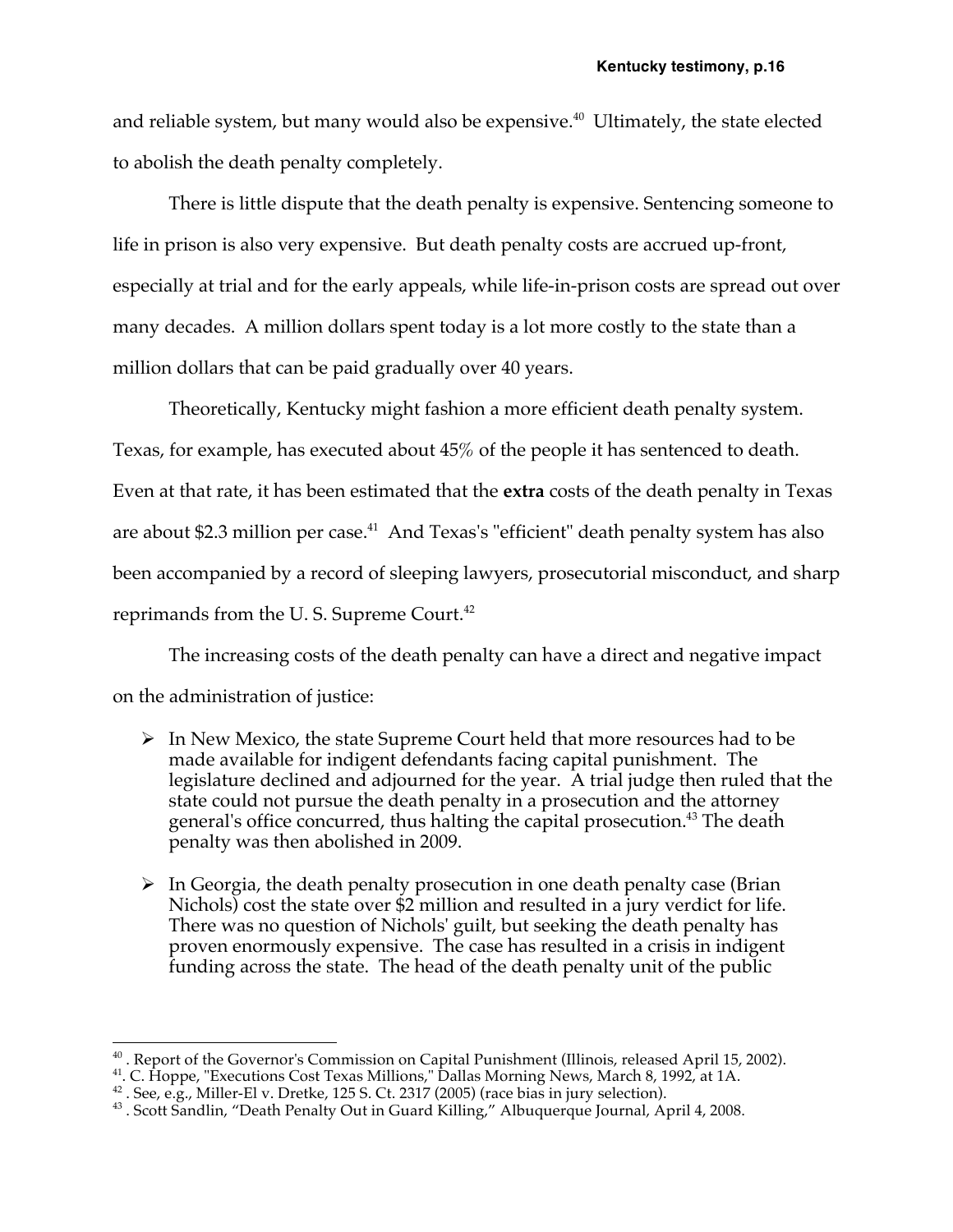defender's office resigned because he said his office could no longer fairly represent its clients and many cases have ground to a halt.<sup>44</sup>

- $\triangleright$  In New Jersey, police chief James Abbott served on the commission that reviewed that state's death penalty law. He concluded that the money spent on the death penalty was wasteful and that there were better ways to reduce crime. He wrote: "I no longer believe that you can fix the death penalty. Six months of study opened my eyes to its shocking reality. I learned that the death penalty throws millions of dollars down the drain -- money that I could be putting directly to work fighting crime every day -- while dragging victims' families through a long and torturous process that only exacerbates their pain. . . As a police chief, I find this use of state resources offensive. . . . Give a law enforcement professional like me that \$250 million, and I'll show you how to reduce crime. The death penalty isn't anywhere on my list."<sup>45</sup>
- $\triangleright$  In Florida, a budget crisis has led to a cut in funds for state prosecutors' offices. As a result, some prosecutors will be cutting back on use of the death penalty because it is so costly. Florida State Attorney Harry Shorstein recently said that cuts to his budget might mean abandoning expensive death penalty cases. "There will be cases that can't be tried. Will it mean we can't get to the trials? Will it take longer? Will it, will it clog the criminal justice system? Yes. . . . We are strained to the breaking point. . . . Instead of seeking the death penalty, maybe we'll seek something else," he said.<sup>46</sup>

Economic downturns in the past have meant that states have had to make drastic

cuts in law enforcement and other services such as reducing the number of police

officers, closing libraries, laying off prison guards and nurses, and neglecting to repair

essential vehicles.<sup>47</sup> The death penalty is not responsible for these budget crises, but it

does force legislators to choose among programs that can make a difference in people's

lives.

An article in the *Wall Street Journal* noted that in states where counties are chiefly responsible for prosecuting capital cases, the expenses can put an extraordinary burden

<sup>&</sup>lt;sup>44</sup> . Shannon McCaffrey, "Georgia Senate slashes money for public defenders," Macon Telegraph, February 20, 2008; see also New York Times, September 7, 2007.

<sup>&</sup>lt;sup>45</sup>. James Abbott, "Less money, more pain and injustice," Fort Worth Star-Telegram, January 20, 2008.<br><sup>46</sup>. Jacksonville Daily Record, September 13, 2007.<br><sup>47</sup>. See, e.g., New York Times, June 7, 2003 (cuts in prison guar Ledger, December 14, 2003 (cuts in libraries); Associated Press, April 2, 1999 (not replacing nurses or fixing vehicles).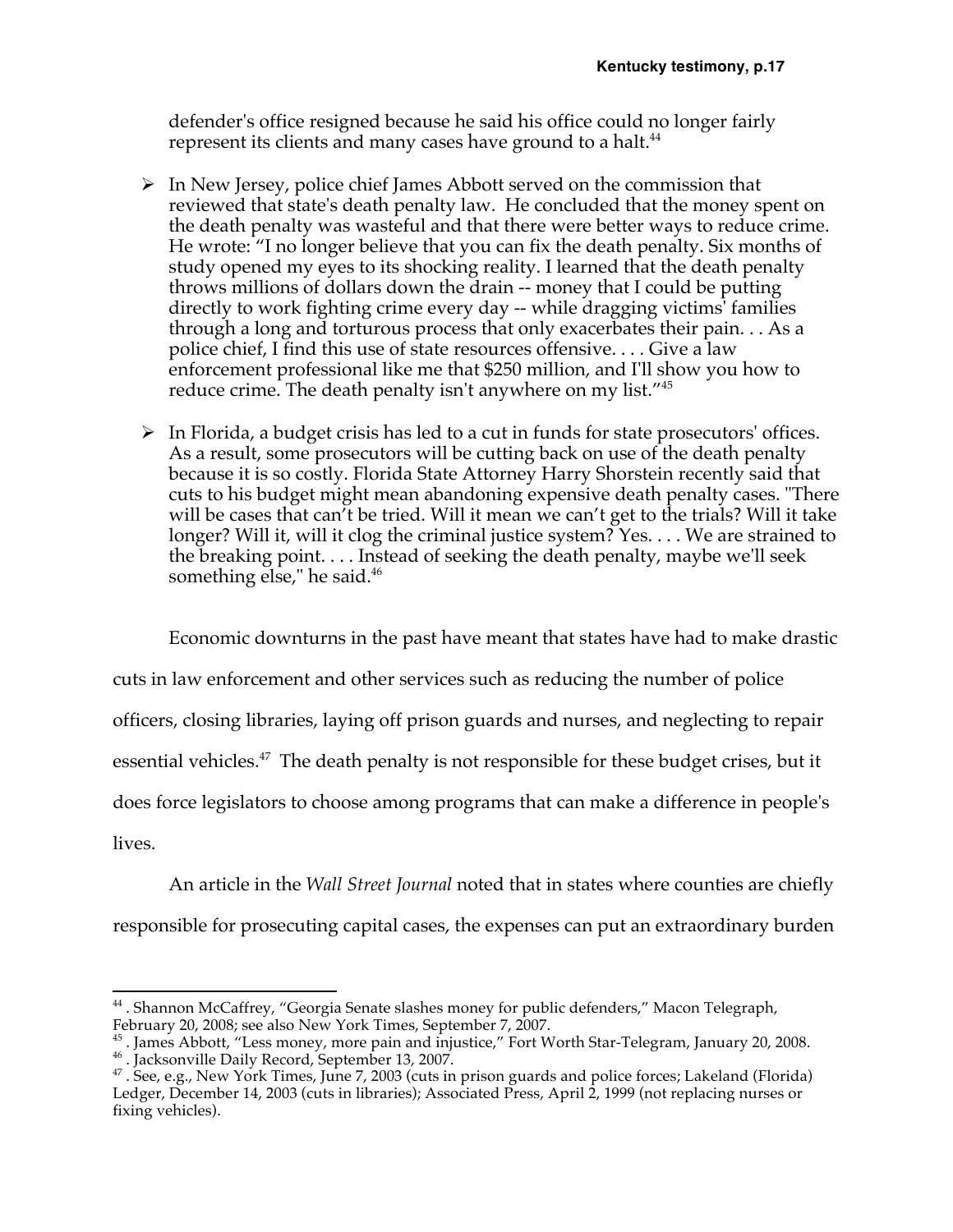on local budgets comparable to that caused by a natural disaster.<sup>48</sup> Katherine Baicker of Dartmouth concluded that capital cases have a "large negative shock" on county budgets, often requiring an increase in taxes. She estimated the extra expenses on counties to be \$1.6 billion over a 15-year period.<sup>49</sup>

The net effect of this burden on counties is a widely disparate and arbitrary use of the death penalty. "Rich" counties that can afford the high costs of the death penalty may seek this punishment often, while poorer counties may never seek it, settling for life sentences instead. In some areas, this geographical disparity can have racial effects, as well, depending on the geographical location of racial minorities within the state. Some counties have approached the brink of bankruptcy because of one death penalty case that has to be done over a second or third time.<sup>50</sup>

#### **CONCLUSION**

The death penalty in the United States has become unwieldy. In most states, executions are rare, the delay between sentencing and executions has lengthened, and the costs of the death penalty system have grown considerably. Yet for all this additional effort, death penalty cases are still prone to error and the risk of executing an innocent person remains. The public and the families of victims have a right to be frustrated with this system. But there is no simple way to reduce delays and costs while ensuring that innocent lives are protected and that the system works fairly. This

<sup>&</sup>lt;sup>48</sup>. R. Gold, "Counties Struggle with High Cost of Prosecuting Death-Penalty Cases," Wall St. Journal, Jan. 9, 2002.

<sup>&</sup>lt;sup>49</sup>. K. Baicker, "The Budgetary Repercussions of Capital Convictions," National Bureau of Economic Research, Working Paper 8382, July 2001.

 $^{50}$  . See generally, R. Dieter, "Millions Misspent: What Politicians Don't Say About the High Costs of the Death Penalty," (revised edit., 1994) and "Smart on Crime: Reconsidering the Death Penalty in a Time of Economic Crisis" (2009) (available from the Death Penalty Information Center).